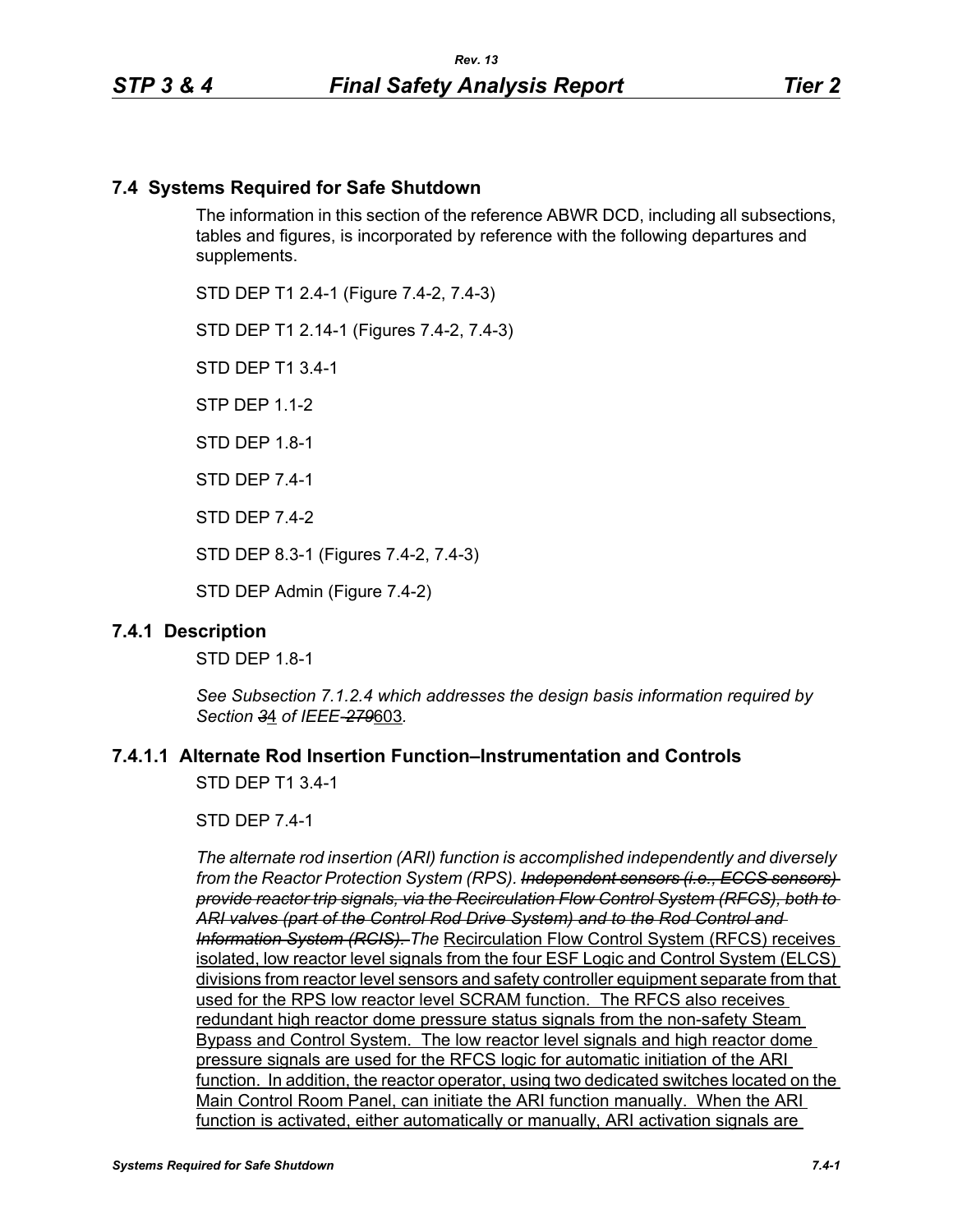provided to the ARI valves of the Control Rod Drive System and simultaneously to the Rod Control and Information System. Energization of the *ARI valves (separate from the scram valves), cause* causes *reactor shutdown by hydraulic scram* insertion *of the control rods. The RCIS, acting upon the same ARI signals that are provided to ARI valves,* ARI initiation signals from the RFCS, *causes reactor shutdown by electromechanical (i.e., through the usage of FMCRD motors) insertion of control rods*  using the FMCRD motors*.*

### **7.4.1.3 Reactor Shutdown Cooling Mode–Instrumentation and Controls**

STD DEP T1 2.4-1

STD DEP T1 3.4-1

STD DEP 8.3-1

STD DEP Admin

*(3) Power Sources*

*This system utilizes normal plant power sources. These include* 4.16 kV *6900 VAC for the pumps, 480 VAC/120 VAC instrument buses, and as backed up by DC sources. If for any reason the normal plant sources become unavailable, the system is designed to utilize the emergency buses and sources.*

*(4) Equipment*

*If it is necessary to discharge a complete core load of reactor fuel to the fuel pool, a means is provided for making a physical intertie between the Spent Fuel Pool Cooling and Cleanup (SFPC) System and the RHR heat exchangers. This increases the cooling capacity of the SFPC System to handle the heat load for this situation. The fuel pool intertie is applied only to Loops B and C (see Figure 5.4-10 for RHR System P&ID).*

*(9) Actuated Devices*

*All valves in the SDC System* mode *are equipped with remote manual switches in the main control room. The only automatically activated modes of the RHR are the LPFL mode for the ECCS and the suppression pool cooling mode, as described in Subsections 7.3.1.1.1.4 and 7.3.1.1.4, respectively. Other modes of RHR are described in Subsections 7.3.1.1.3 and 7.3.1.1.4*.

*(11) Testability*

*The logic is tested by automatic self test. The sixth test,* SSLC testing as *discussed in Subsection 7.1.2.1.6, is also applicable here for the reactor SDC mode function of RHR System.*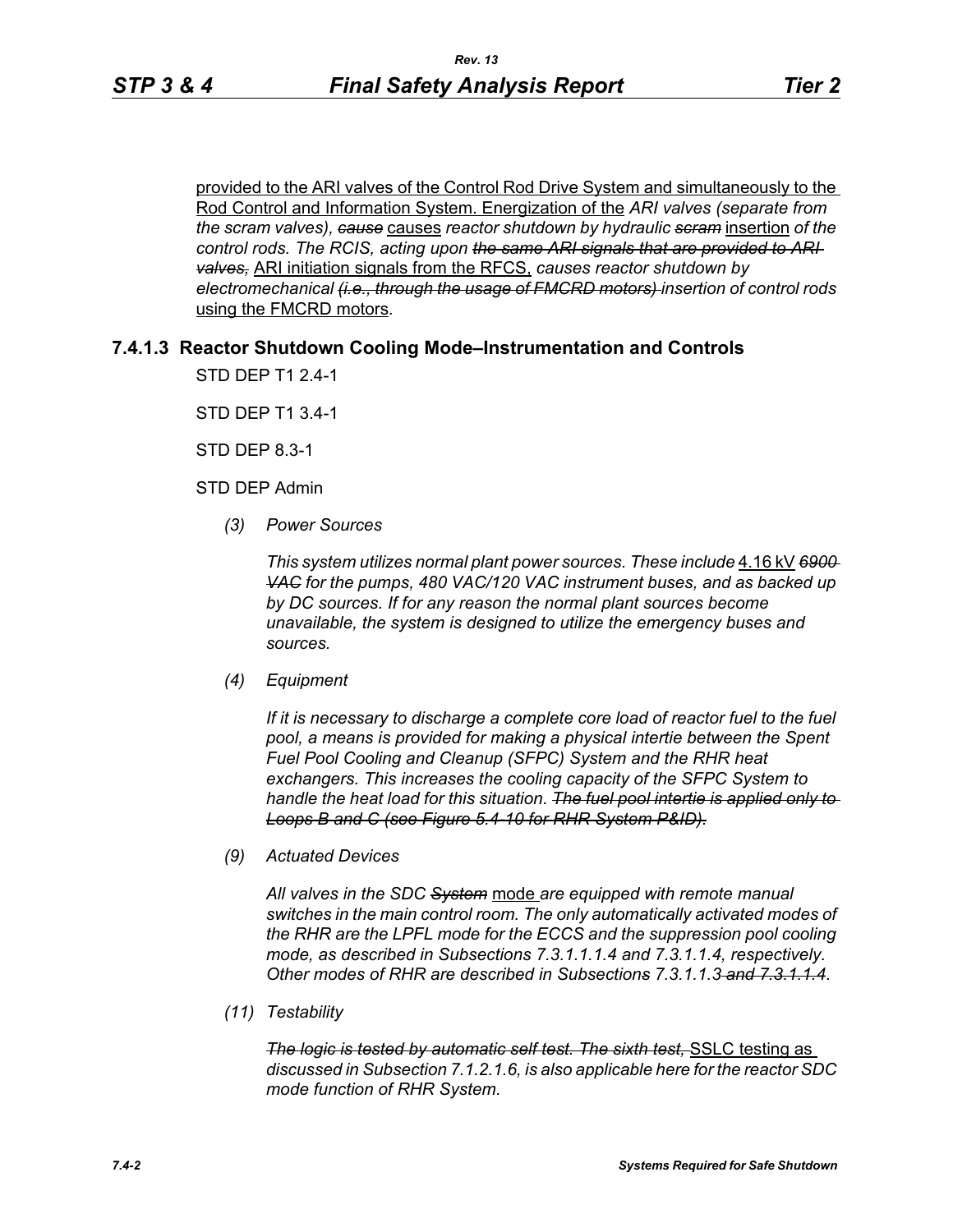### **7.4.1.4 Remote Shutdown System**

# **7.4.1.4.2 Postulated Conditions Assumed to Exist as the Main Control Room Becomes Inaccessible**

STD DEP 8.3-1

*(2) The plant is not experiencing any transient situations. Even though the loss of offsite AC power is considered unlikely, the remote shutdown panel or facilities are powered from* the *Class 1E power system buses E and F so that backup AC power would be automatically supplied by the plant diesel generator. Manual controls of the diesel generator are also available locally.*

# **7.4.1.4.4 Remote Shutdown Capability Controls and Instrumentation–Equipment, Panels, and Displays**

STD DEP T1 2.14-1

STD DEP T1 3.4-1

STD DEP 8.3-1

STD DEP Admin

*(1) Main Control Room–Remote Shutdown Capability Interconnection Design Considerations*

*Some of the existing systems used for normal reactor shutdown operations are also utilized in the remote shutdown capability to shut down the reactor from outside the main control room. The functions needed for remote shutdown control are provided with manual transfer devices which override controls from the main control room and transfer the controls to the remote shutdown control. Control signals are interrupted by the transfer devices at the hardwired, analog loop. Process signals to the main control room are routed from the sensor, through the transfer devices on the remote shutdown panels, and then to the multiplexing system remote multiplexing units (RMUs)* Remote Digital Logic Controllers (RDLCs) *for transmission to* use in *the main control room. Similarly, control signals from the main control room are routed from the RMUs*RDLCs*, through the remote shutdown transfer devices, and then to the interfacing system equipment. Actuation of the transfer devices interrupts the connection to the RMUs* RDLCs *and transfers control to the Remote Shutdown System. Control of all necessary power supply circuits are also transferred to the remote shutdown system. Remote shutdown control is not possible without actuation of the transfer devices. Operation of the transfer devices causes an alarm in the main control room. The remote shutdown control panels are located outside the main control room. Access to this point is administratively and procedurally controlled.*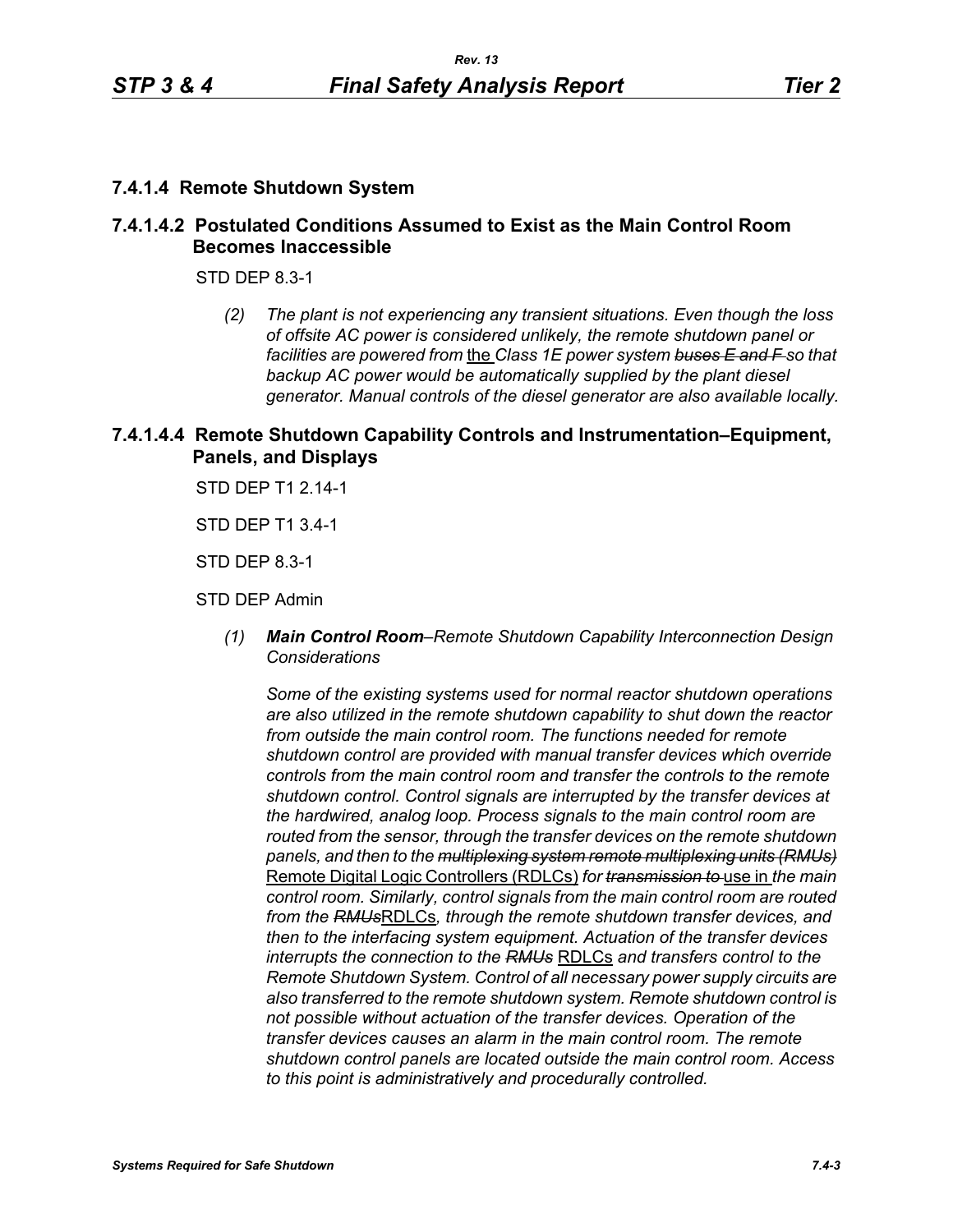- *(4) Nuclear Boiler System*
	- *(c) The following function has transfer and control switches located at the Division 2 remote shutdown control panel: one air-operated relief valve. (The valve is 125 volt DC solenoid pilot operated.)*
- *(7) Electrical Power Distribution System (EPDS)*
	- *(a) The following functions have transfer and control switches located on the Division I remote shutdown panel:*
		- *(i) 6.9 kV feeder breaker: Unit auxiliary transformer A to M/C E*  Safety Bus A3 Breaker from UAT A
		- *(ii) 6.9 kV feeder breaker: Reserve auxiliary transformer A to M/C E*  Safety Bus A3 Breaker from RAT A
		- *(iii) 6.9 kV feeder breaker: Emergency diesel generator A to M/C E*  Safety Bus A3 Breaker from Emergency Diesel Generator A
		- *(iv) 6.9 kV feeder breaker: Combustion turbine generator to M/C E*  Safety Bus A3 Breaker from Bus CTG3
		- *(v) 6.9 kV load breaker: M/C E to P/C E20* Safety Bus A3 Breaker to P/C E20
		- *(vi) 480V feeder breaker: TR to P/C E20*
	- *(b) The following functions have transfer and control switches located on the Division II remote shutdown panel:*
		- *(i) 6.9 kV feeder breaker: Unit auxiliary transformer B to M/C F*  Safety Bus B3 Breaker from UAT B
		- *(ii) 6.9 kV feeder breaker: Reserve auxiliary transformer A to M/C F*  Safety Bus B3 Breaker from RAT A
		- *(iii) 6.9 kV feeder breaker: Emergency diesel generator B to M/C F*  Safety Bus B3 Breaker from Emergency Diesel Generator B
		- *(iv) 6.9 kV feeder breaker: Combustion turbine generator to M/C F*  Safety Bus B3 *Breaker* from Bus CTG3
		- *(v) 6.9 kV load breaker: M/C F to P/C F20* Safety Bus B3 Breaker to P/C F20
		- *(vi) 480V feeder breaker: TR to P/C F20*
	- *(c) A 6.9 kV M/C (E,F)* A 4160V *voltmeter is provided on RSS panels A,B, respectively.*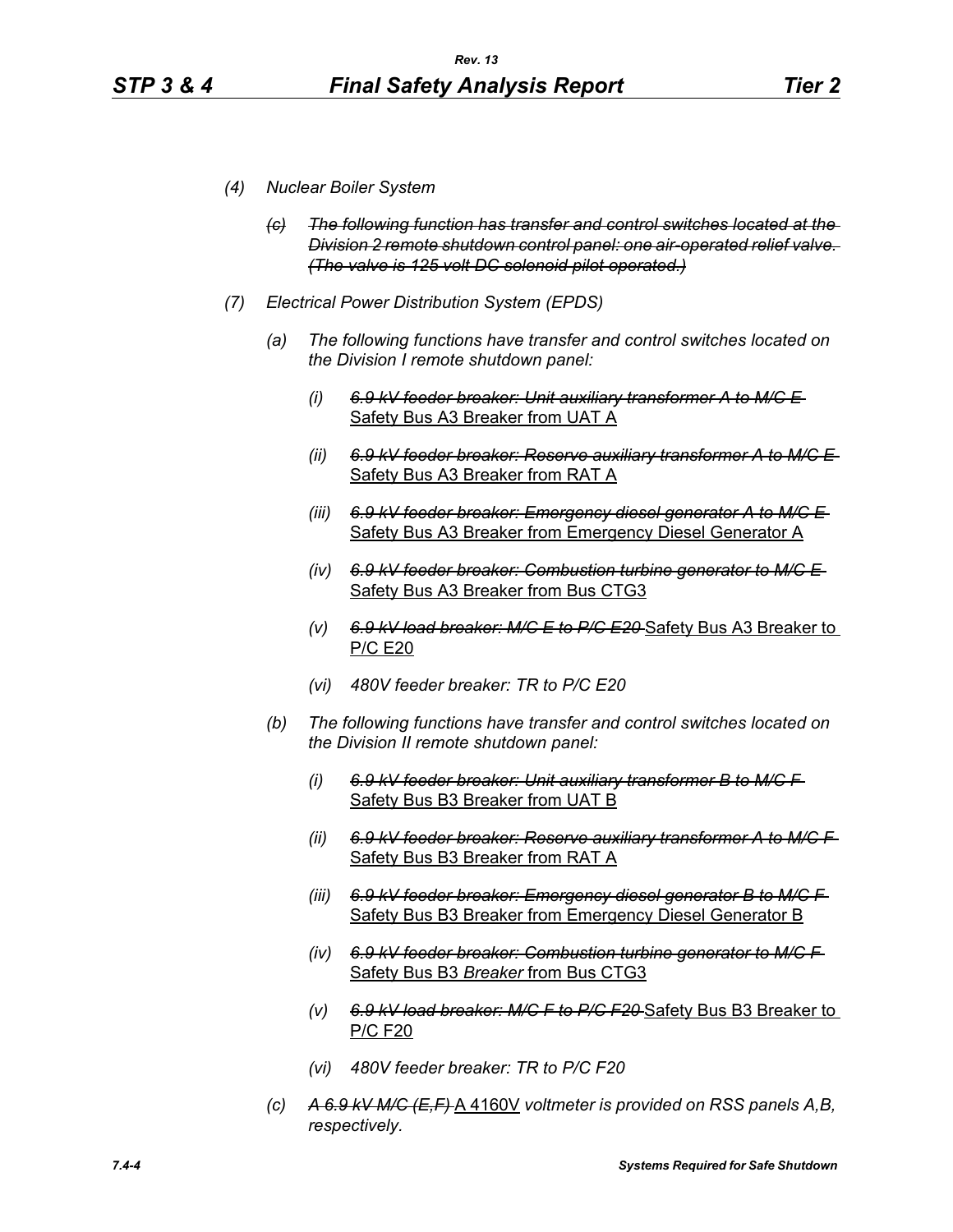- *(8) Flammability Control System (FCS)* Not Used
	- *(a) The following FCS equipment function has transfer and control switches located on both remote shutdown panels as indicated:*
		- *(i) Valve (cooling water inlet) B*

# **7.4.2 Analysis**

# **7.4.2.1 Alternate Rod Insertion Function**

### **7.4.2.1.1 General Functional Requirements Conformance**

STD DEP 7.4-1

#### STD DEP Admin

The Recirculation Flow Control System (RFCS) includes the logic for both automatic initiation and manual initiation of the ARI function. When the RFCS initiates the ARI function, related ARI activation signals are provided to the ARI valves of the CRD system and to the Rod Control and Information System for activation of the ARI motor run-in function.

Upon initiation of the ARI function, the RFCS logic assures that the activation signals for the ARI valves will remain continuously energized sufficiently long to assure that the time-delayed, rapid hydraulic insertion of the control rods will occur by depressurizing the scram valves of the CRD hydraulic control units. This provides for a diverse means of hydraulic insertion of the control rods from the normal Reactor Protection System (RPS) initiated scram hydraulic insertion function.

*The alternate rod insertion (ARI)* motor run-in *function is accomplished by the Rod Control and Information System (RCIS) and the Fine-Motion Control Rod Drive (FMCRD) Subsystem. This function provides an alternate method of driving control rods into the core which is diverse from the hydraulic scram system*insertion functions*.*

*The RCIS and the active run-in function of the FMCRD motors* The RFCS, the ARI valves and the FMCRD components associated with the motor run-in function of the CRD System, and the RCIS *are not required for safety; nor are these components qualified in accordance with safety-related criteria. However, the FMCRD components associated with hydraulic scram are qualified in accordance with safety criteria.*

*The ARI design is in full compliance with the design considerations cited in NEDE-31906* 31096*-P-A (Reference 7.4-1).* 

### **7.4.2.1.2 Specific Regulatory Requirements Conformance**

STD DEP 1.8-1

STD DEP 7.4-1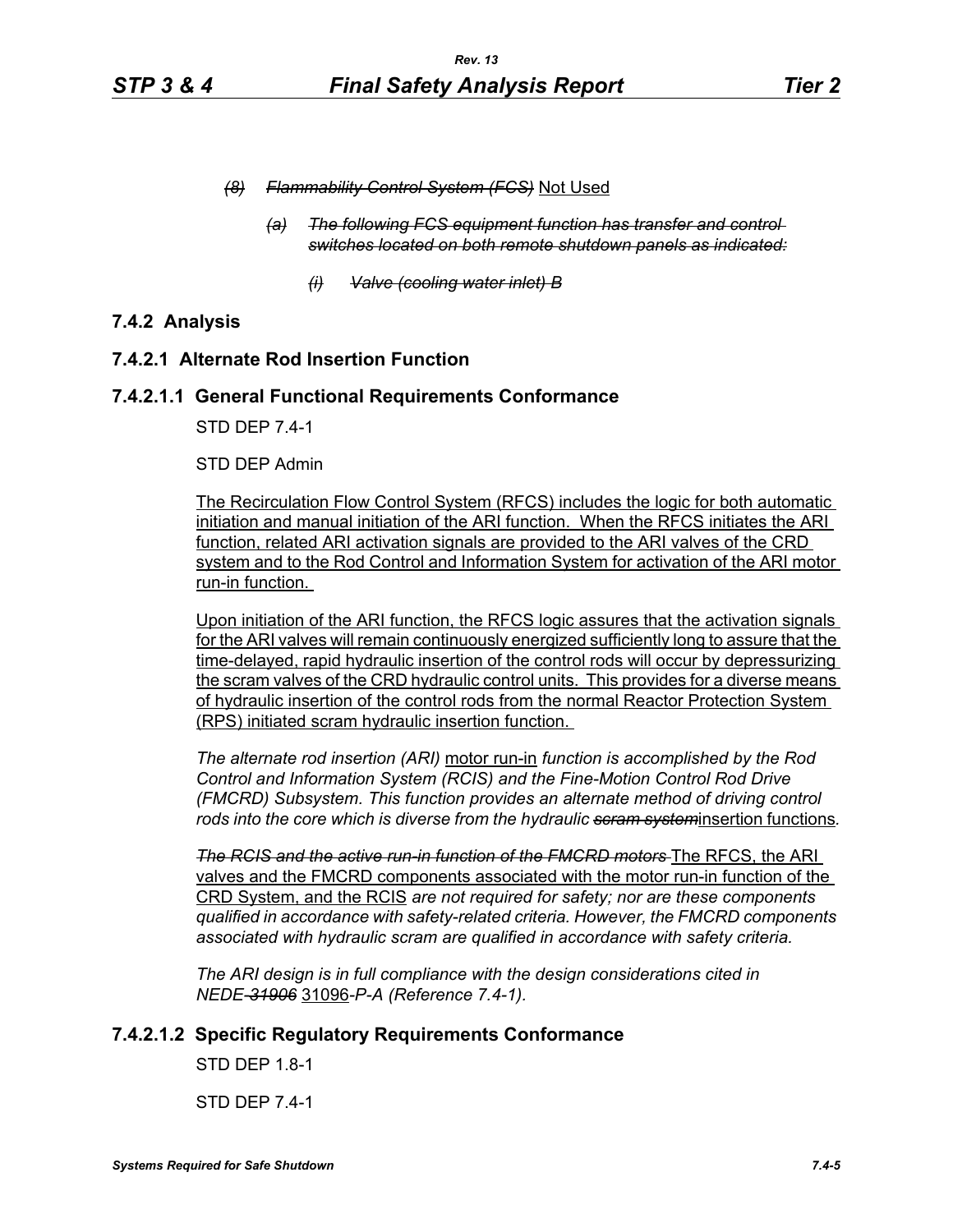### STD DEP 8.3-1

*(1) 10CFR50.55a (IEEE-279*603*)*

*With regard to IEEE-279*603*, Section 4.7*5.6.3*, signals which interface between ARI and RPS are optically isolated such that postulated failures within the ARI controls cannot affect the safety-related scram function.* from safety system equipment that interface with the non-safety system equipment that implements the ARI function (e.g., the low reactor water level status signals provided to the RFCS) are optically isolated so that failure of the nonsafety equipment that implements the ARI function cannot affect any safetyrelated function.

*The RCIS logic has been designed such that a* the only *single failure,* that *only in the inverter controller part of a given rod logic, may result in insertion*  failure of that rod when the ARI function is activated is the failure of the logic and individual local control equipment (e.g., stepping motor driver module or rod brake controller) associated with FMCRD motor movement of one control rod*. Also, two manual actions are required at the dedicated operator interface panel* Main Control Room Panel *to manually initiate ARI.* 

- *(3) Regulatory Guides (RGs)*
	- *(a) RG 1.75–"Physical Independence of Electric Systems"*

*In addition, each FMCRD inverter has current limiting features to limit the FMCRD motor fault current. Continuous operation of all the FMCRD motors at the limiting fault current of the inverter shall not degrade operation of any Class 1E loads (i.e., the diesel generators shall be of appropriate design capacity).* Refer to Subsection 8.3.1.1.1 for additional description of design features incorporated for preventing degradation of operation of any Class 1E loads if a fault condition exists in the non-Class 1E equipment that provides power for the FMCRD motors.

*There are three separate groups of non-1E drives with each receiving power from Division I Class 1E bus. Class 1E circuit breakers are used as isolation devices in accordance with IEEE-384. The breakers are designed to trip on fault current only and are not tripped for LOCA. However, the breaker coordination is assured through the use of zone selective interlocks (ZSI) (Subsection 8.3.1.1.1).*

*The ZSI feature* circuit protection coordination and testing of breakers *assures that the FMCRDs power breaker time-overcurrent trip characteristic for all circuit faults shall cause the breaker to interrupt the fault current prior to trip initiation of any upstream breaker. The power source shall supply the necessary fault current for sufficient time to ensure the proper coordination without loss of function of Class 1E loads. The ZSI is a new technology which assures breaker coordination, and thus meets the intent of position C-1 of Reg. Guide 1.75.*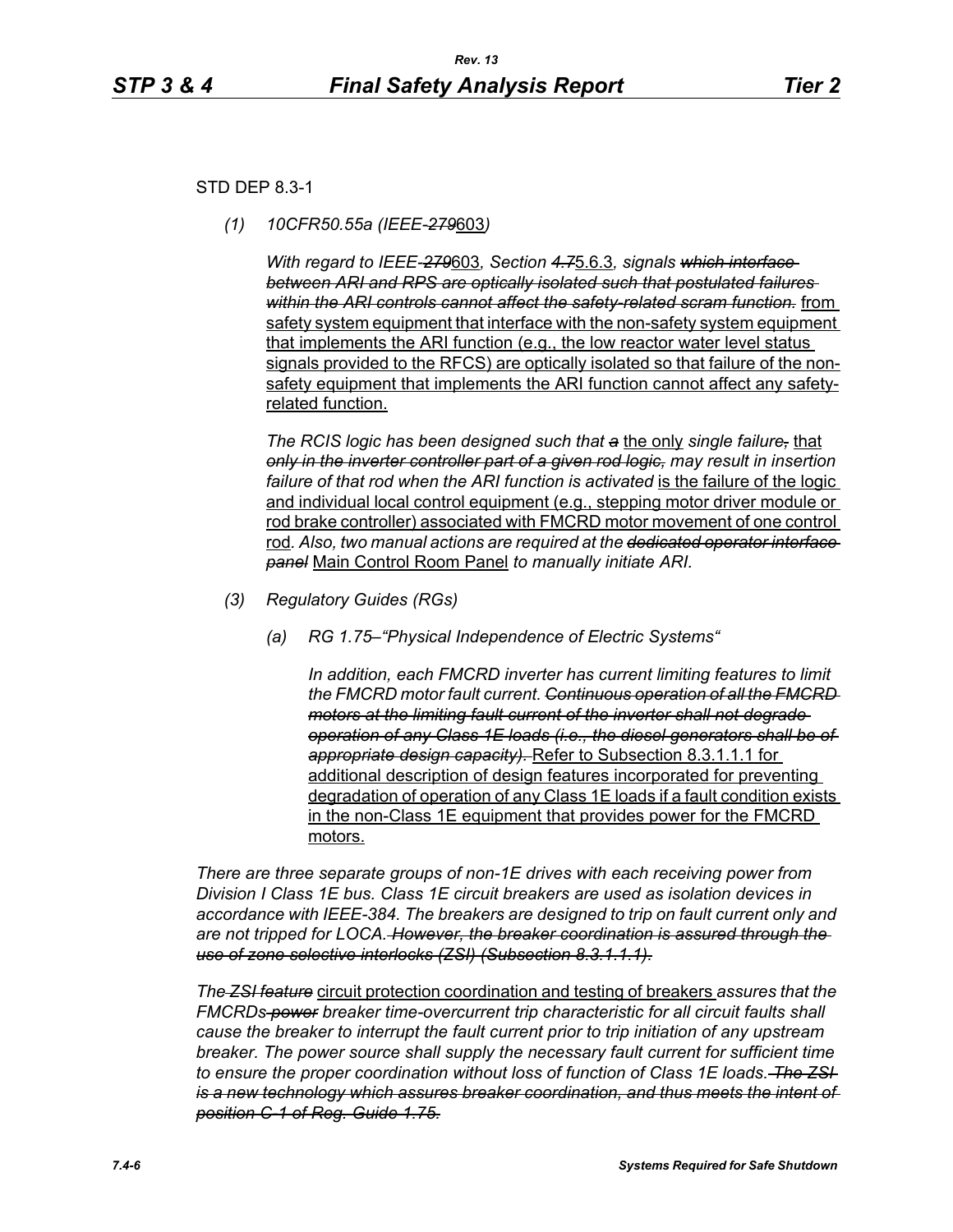# **7.4.2.2 Standby Liquid Control System (SLCS) — Instrumentation and Controls**

# **7.4.2.2.2 Specific Regulatory Requirements Conformance**

**STP DFP 1 1-2** 

STD DFP 18-1

STD DEP Admin

*(1) 10CFR50.55a (IEEE-279*603*)*

*The SLCS design is similar to the GESSAR II design, except the explosive (squib) injection valves are replaced with motor-operated injection valves. It is designed to meet all applicable portions of IEEE*-279603 *as clarified above.*

*(3) Regulatory Guides (RGs)*

*As indicated in Paragraph (1), the SLCS is not required to meet the singlefailure criterion (RG 1.53) since it is designed to be redundant (and diverse) from the control rod scram system. However, the two channels of active components assure that no single failure of these components will prevent the SLCS from accomplishing its safety* boron injection *function. Passive components which are not redundant include the boron tank, injection pipeline, etc.*

*(4) Branch Technical Positions (BTPs)*

*In accordance with the Standard Review Plan for Section 7.3 and with Table 7.1-2, only BTPs 21 and 22 are considered applicable for the SLCS. They are addressed as follows:*

*(a) BTP ICSB 21– "Guidance for Application of Regulatory Guide 1.47" The* SLCS is not shared between units. *ABWR design is a single unit. Therefore, Item B-2 of the BTP is not applicable. Otherwise, the SLCS is in full compliance with this BTP.*

### **7.4.2.3 Reactor Shutdown Cooling Mode — Instrumentation and Controls**

### **7.4.2.3.1 General Functional Requirements Conformance**

STD DEP T1 3.4-1

STD DEP 1.8-1

STD DEP 7.4-2

*The design of the reactor shutdown cooling mode of the RHR System meets the general functional requirements as follows:*

*(3) Alarms*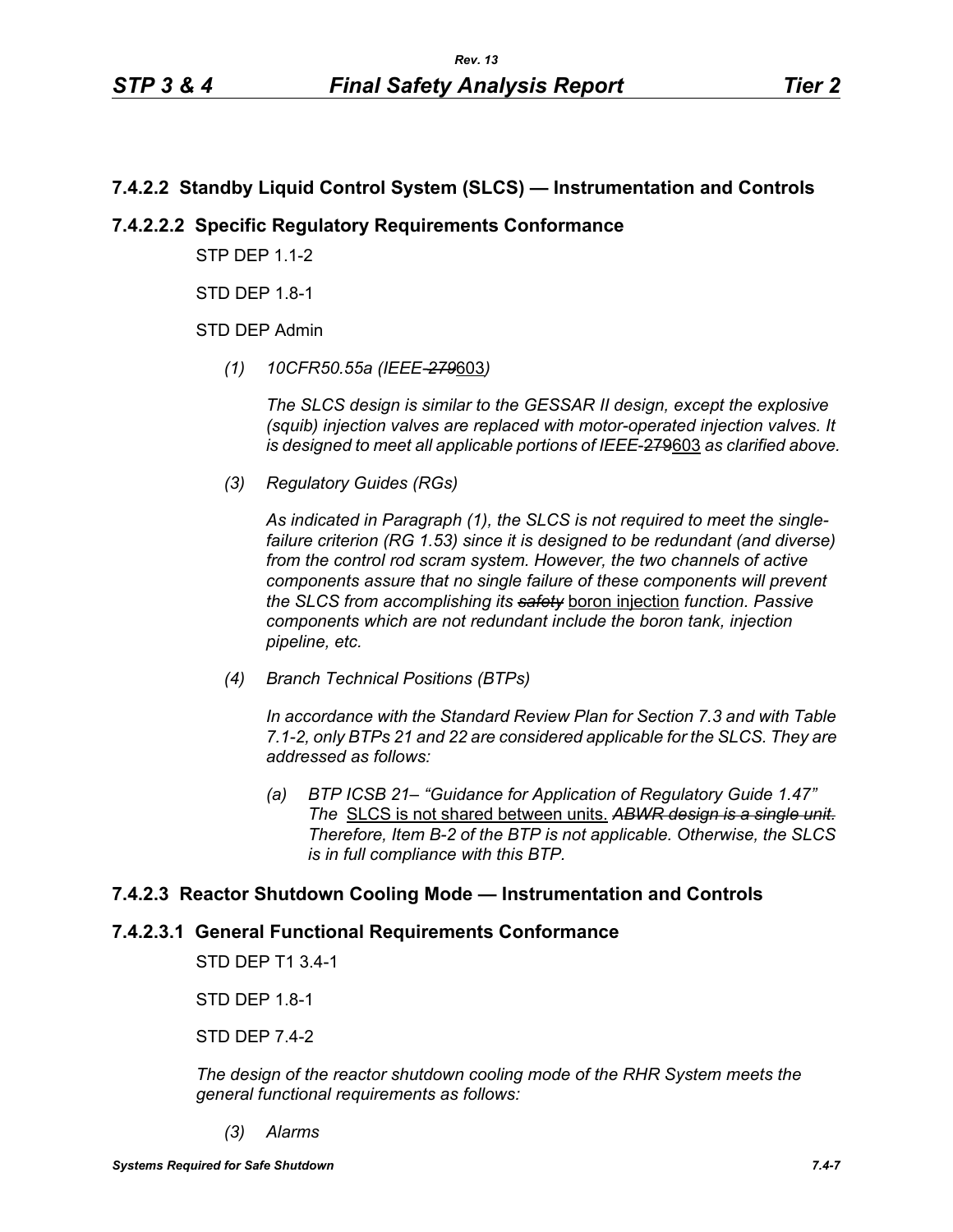*The following system functional alarms apply to all modes of the RHR System and to each of the three RHR loops except as noted:*

- *(f) RHR logic power failure*ELCS Out of Service*.*
- *(l)* LPFL *Manual initiation armed.*

### **7.4.2.3.2 Specific Regulatory Requirements Conformance**

STD DEP 1.8-1

*(1) 10CFR50.55a (IEEE-279*603*):*

A clarification should be made with regard to IEEE-279, Section 4.19. *The parent RHR System annunciates activity at the loop level (i.e., "RHR LOOP A,B,C ACTIVATED"). However, the individual mode of the RHR System is not separately annunciated.*

*Those portions of IEEE-279*603 *which relate to automatically initiated systems are not applicable to the manually actuated shutdown cooling mode of the RHR System. However, the system is designed in accordance with all other requirements of IEEE-279*603 *as described in Subsection 7.4.1.3.*

### **7.4.2.4 Remote Shutdown System–Instrumentation and Controls**

#### **7.4.2.4.2 Specific Regulatory Requirements Conformance**

STD DEP T1 2.14-1

STD DEP 1.8-1

*(1) 10CFR50.55a (IEEE-279*603*)*

*The Remote Shutdown System (RSS) consists of two panels (Division I and Division II) which are located in separate rooms in the Reactor Building.*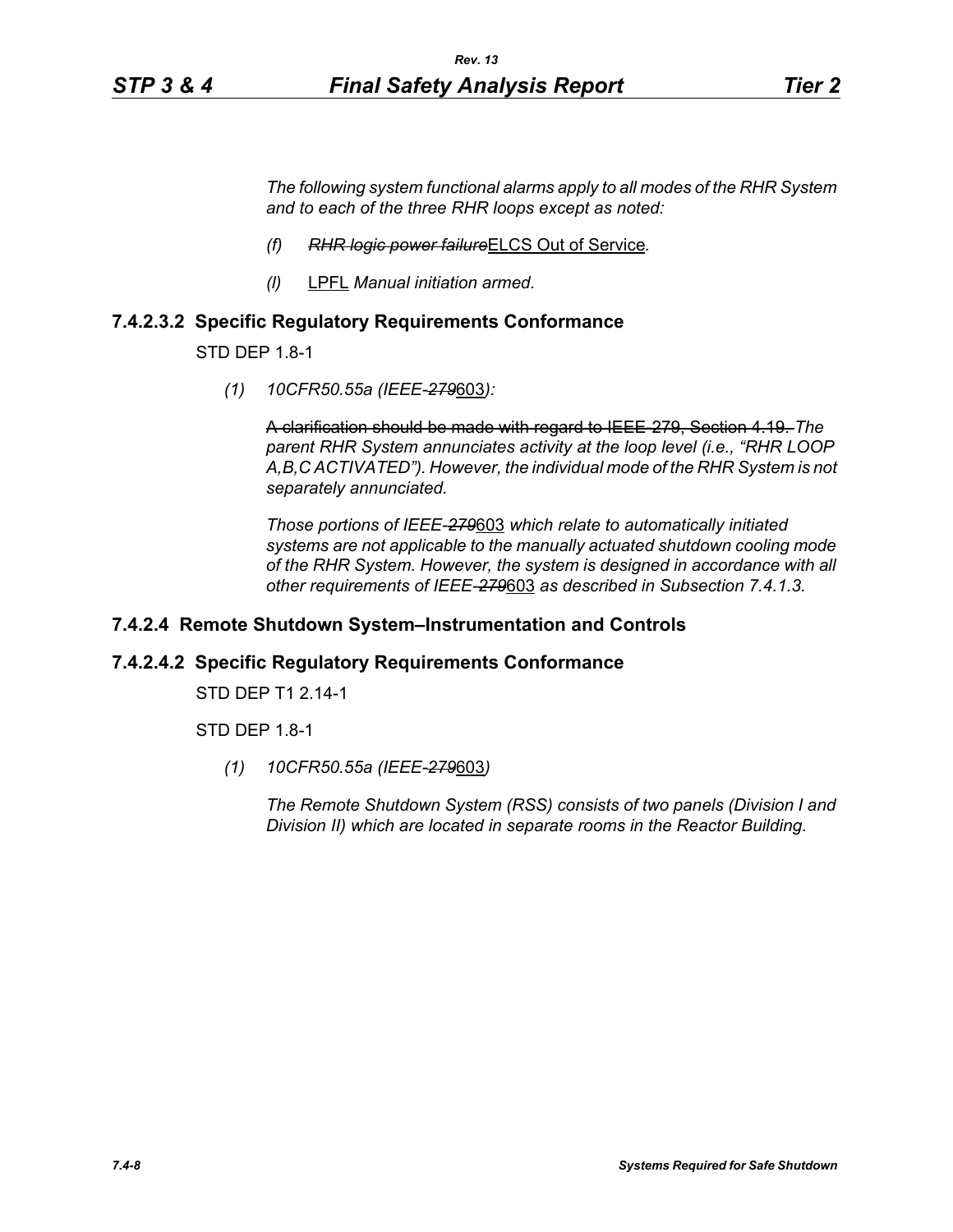*The RSS provides remote control capability as defined by the following interfaces:*

| System                             | <b>Total Channels</b> | <b>RSS Interface</b> |
|------------------------------------|-----------------------|----------------------|
| <b>Flammability Control System</b> | . B. G                | в                    |

*Separation and isolation is preserved both mechanically and electrically in accordance with IEEE-*279603 *and Regulatory Guide 1.75.*

*With regard to Paragraph* 4.25.1 *of IEEE-*279603 *a single-failure event is assumed to have occured to cause the evacuation of the control room. The RSS is not designed to accommodate additional failures for all scenarios. The effects of such failures are analyzed as follows:*

*Other sections of IEEE-*279603 *which relate to testability of sensors, etc., are not applicable to the RSS of itself, but are applicable to the primary systems which interface with the RSS. All other applicable criteria of IEEE-*279603 *are met by the RSS.*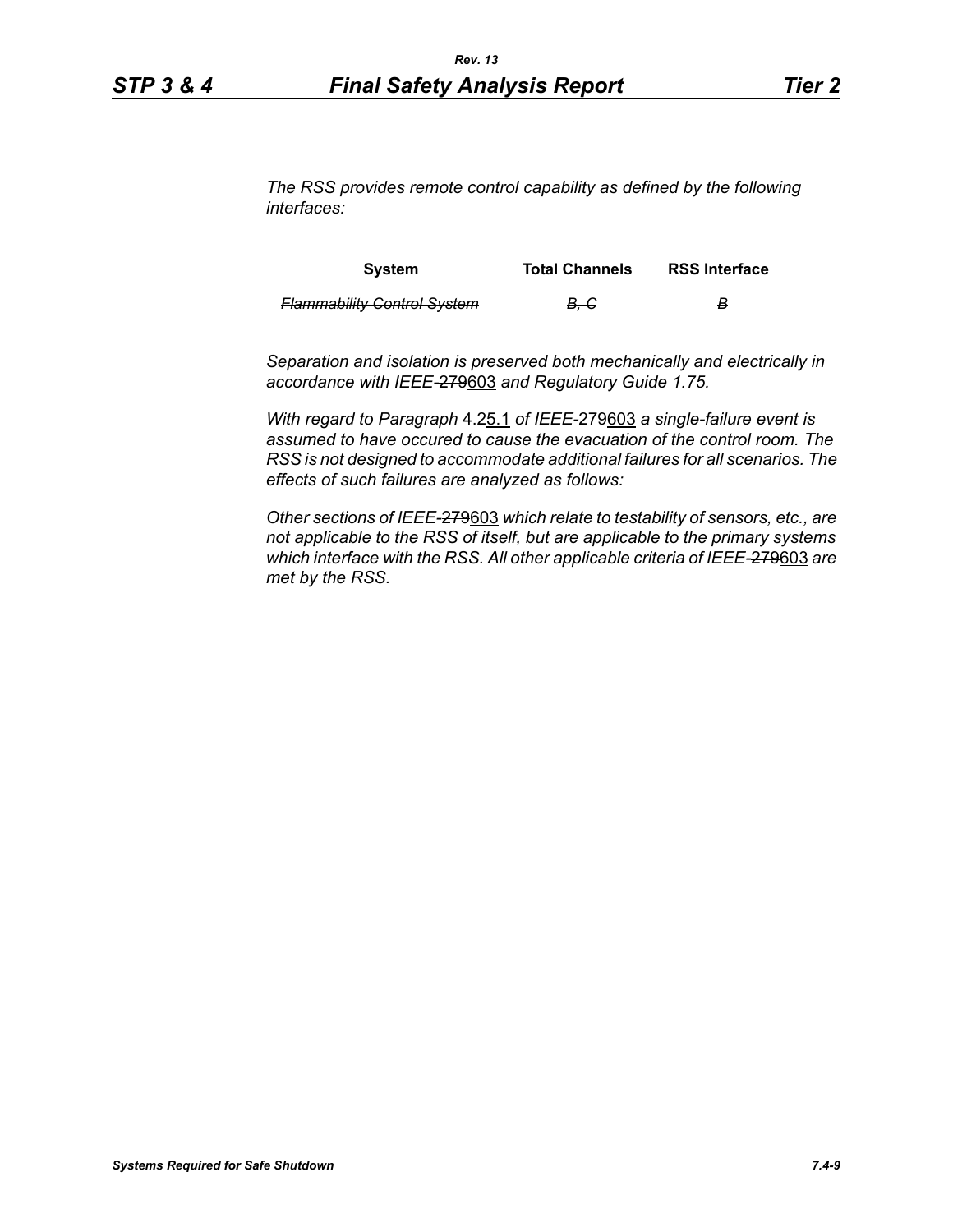## **7.4.3 References**

STD DEP Admin

*7.4-1 NEDE-31906-P-A, A. Chung, "Laguna Verde Unit 1 Reactor Internals Vibration Measurement", February 1991.* NEDE-31096-P-A, L. B. Claassen, et. al., Anticipated Transients Without Scram Response to NRC ATWS Rule, 10 CFR 50.62, February 1987.